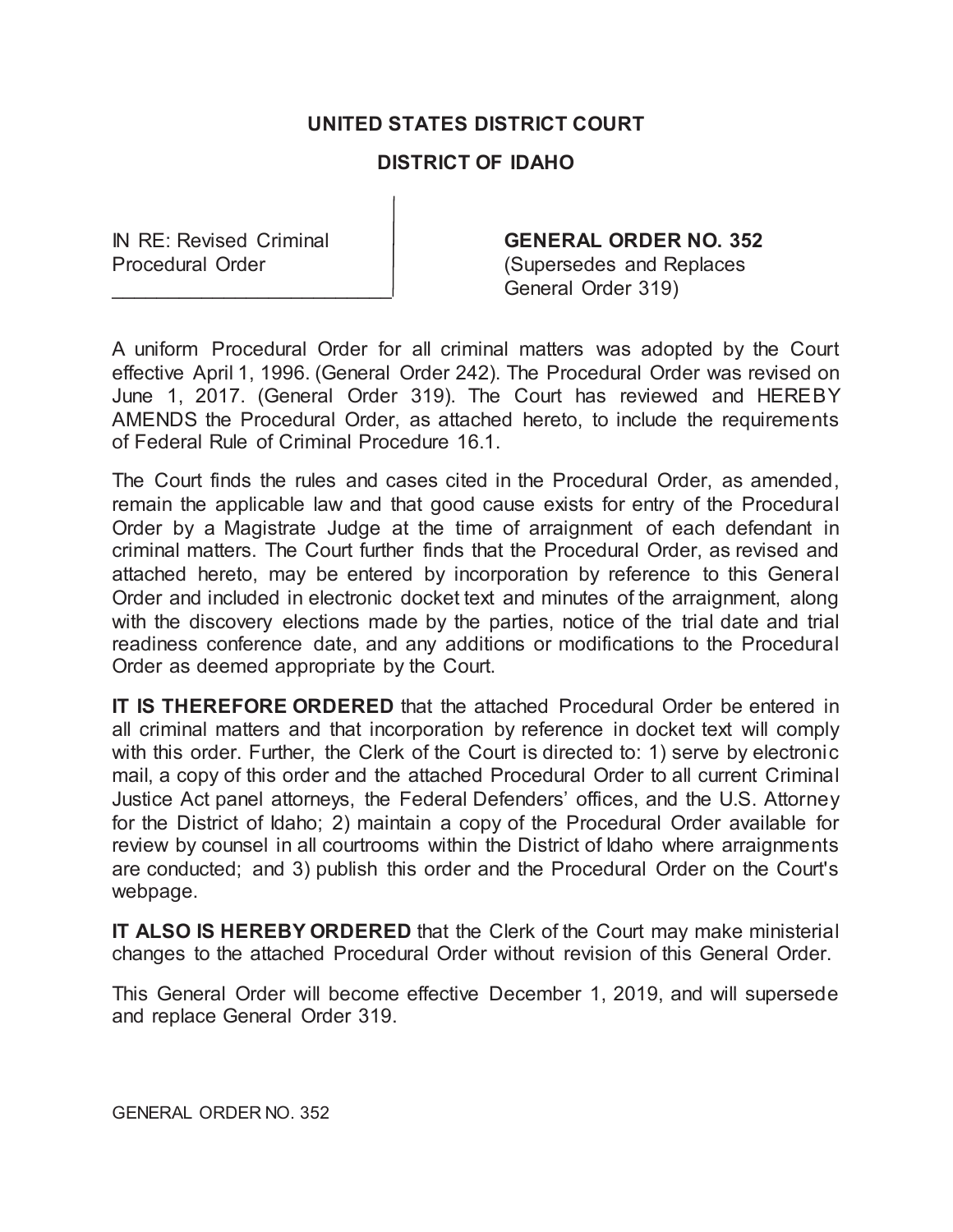DATED: November 25, 2019

 $\frac{1}{2}$   $\frac{1}{2}$   $\frac{1}{2}$   $\frac{1}{2}$   $\frac{1}{2}$   $\frac{1}{2}$   $\frac{1}{2}$   $\frac{1}{2}$  $\sqrt{2\pi}$ David C. Nye

 $|$ lonale 2  $|$ m

Ronald E. Bush Chief United States District Judge Chief United States Magistrate Judge

 $\sim$  som wunnel mumm winning

B. Lynn Winmill **Candy Wagahoff Dale** B. Lynn Winmill United States District Judge

\_\_\_\_\_\_\_\_\_\_\_\_\_\_\_\_\_\_

United States Magistrate Judge

Jue A. William

Mikel H. Williams United States Magistrate Judge

GENERAL ORDER NO. 352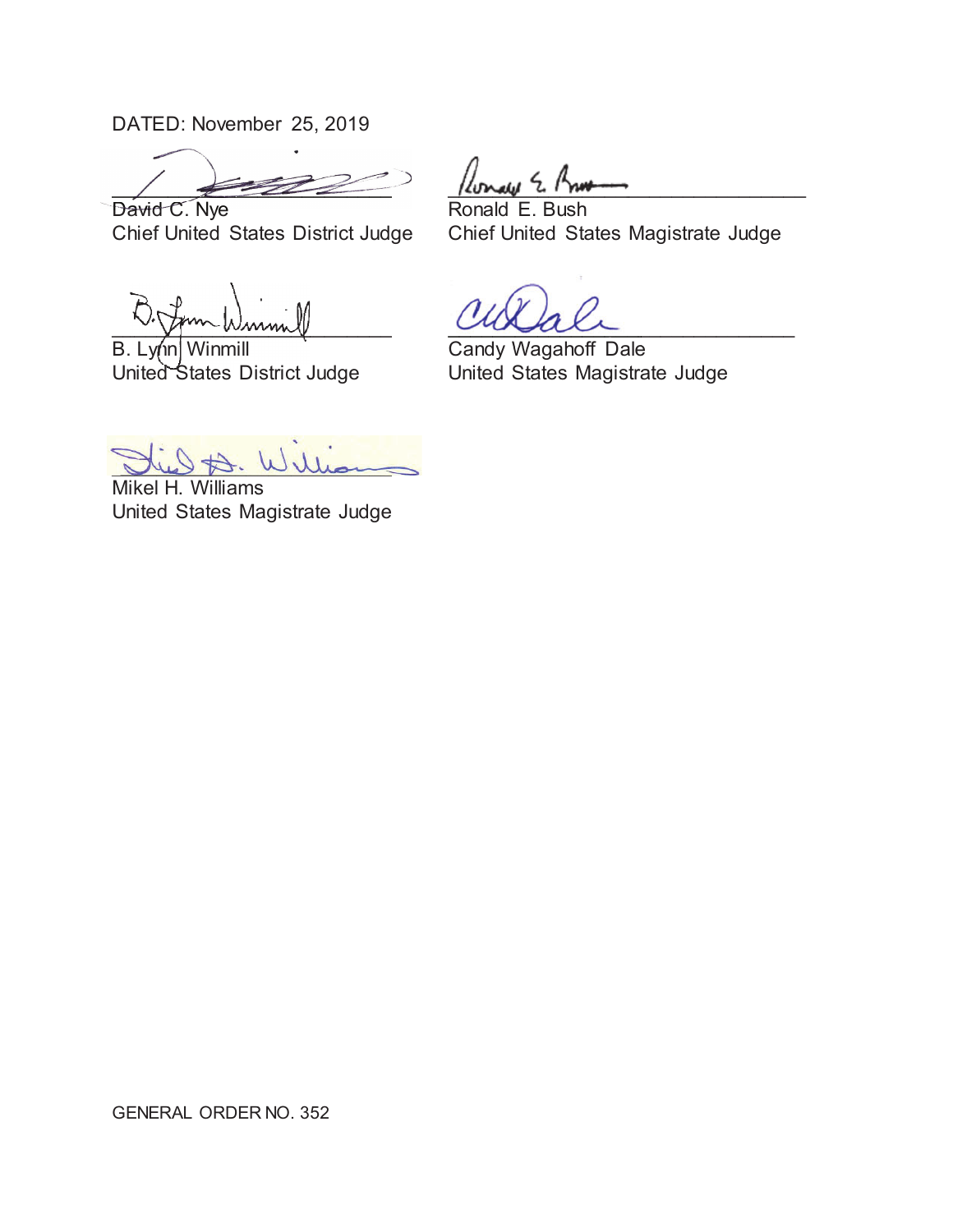## **IN THE UNITED STATES DISTRICT COURT FOR THE DISTRICT OF IDAHO**

## **PROCEDURAL ORDER**

In order to provide for the just determination of every criminal proceeding, the Board of Judges for the District Court for the District of Idaho has adopted a uniform Procedural Order to be used in criminal proceedings. United States Magistrate Judges are authorized to enter the Procedural Order at the time of the arraignment of a defendant pursuant to 28 U.S.C. § 636 (b)(1)(A).

The Procedural Order shall be construed to secure simplicity in procedure, fairness in the administration of justice, and elimination of unjustifiable expense and delay under the provisions of Federal Rule of Criminal Procedure ("Fed. R. Crim. P.") and govern the submission of pleadings

The Procedural Order does not create any rights and/or obligations, nor is it intended to create any such rights, that are contrary to established case law, federal statutory law, the Federal Rules of Evidence ("Fed. R. Evid.") or the Federal Rules of Criminal Procedure.

## **THEREFORE, IT IS HEREBY ORDERED:**

### **I.**

## **DISCOVERY**

1. No later than fourteen (14) days after the arraignment, the attorney for the government and the defendant's attorney must confer and try to agree on a timetable and procedures for pretrial disclosure under Rule 16. Fed. R. Crim. P. 16.1(a). After the discovery conference, one or both parties may ask the court to determine or modify the time, place, manner, or other aspects of disclosure to facilitate preparation for trial. Fed. R. Crim. P. 16.1(b).

2. When so requested by the defendant, the United States must within fourteen (14) days from the date of the arraignment on the indictment, disclose to the defendant and make available for inspection, copying, or photographing all discovery required by Fed. R. Crim. P. 16 which is currently within the possession, custody, or control of the United States. As to material not currently in the possession of the United States, but through the exercise of due diligence may become known to the attorney for the United States, such material must be produced as soon as practicable after its discovery, but at a minimum in time for the defendant to make effective use of it at trial.

**PROCEDURAL ORDER - 1 Rev. 11/25/19**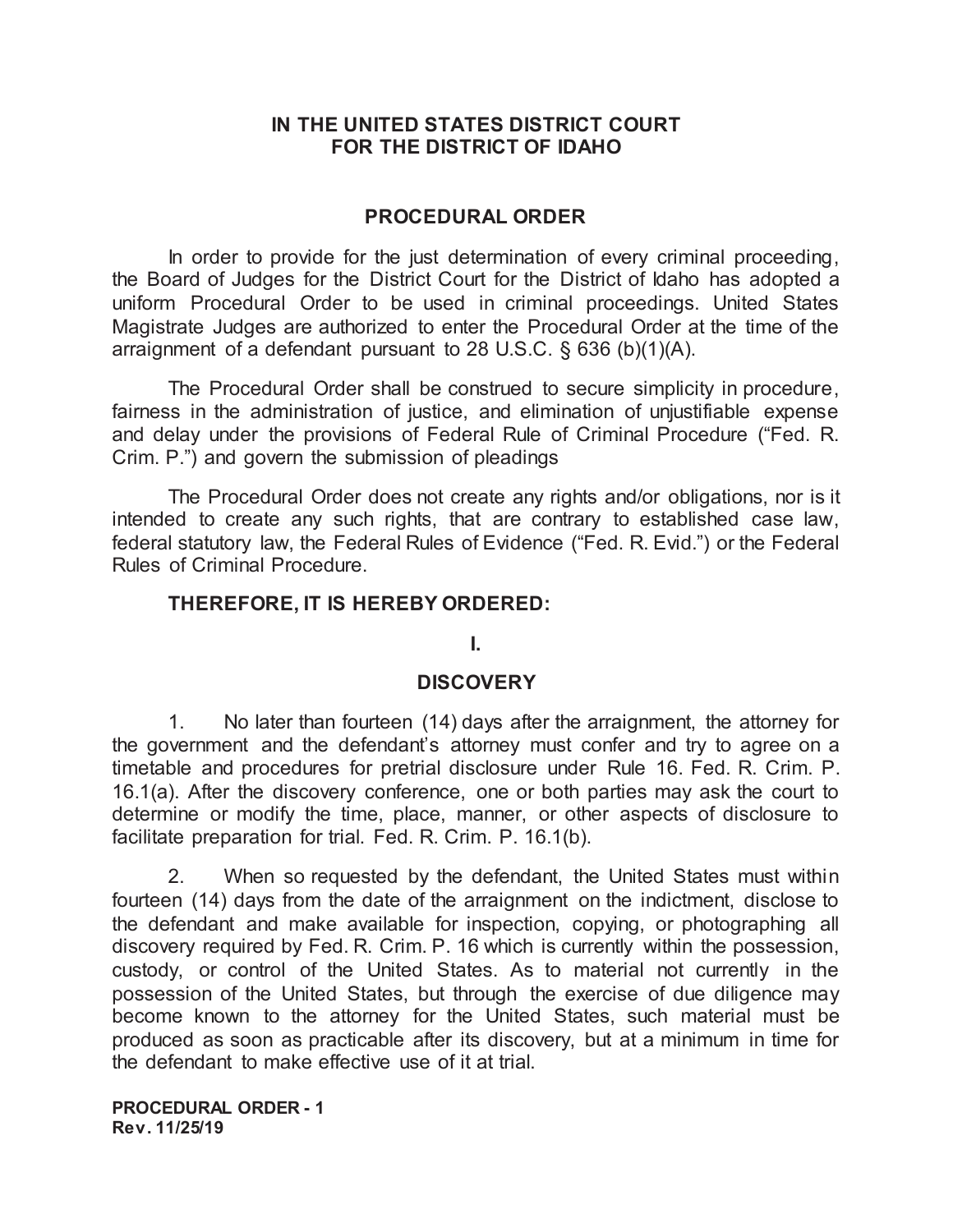3. Notice of evidence of other crimes, wrongs, or acts sought to be admitted under Fed. R. Evid. 404 (b), must be provided by the United States within twenty-eight (28) days after arraignment or forty-five (45) days prior to trial, whichever is later. Relief from this deadline may be granted by the Court in accordance with Rule 404(b).

4. If the defendant has requested disclosure under Fed. R. Crim. P. 16, upon compliance with such request by the United States, the defendant must within twenty-eight (28) days from the date of the arraignment, or forty-five (45) days prior to the trial date, whichever date is later, disclose to the United States or make available for inspection, copying, or photographing the discovery set forth in Fed. R. Crim. P. 16, which is currently in the possession, custody or control of the defendant. As to material not currently within the possession or custody of the defendant, but through the exercise of due diligence may become known to the defendant, as soon as practicable after discovery and at a minimum in time for the United States to make effective use of it at trial.

5. Unless objected to by the United States at the time of the arraignment, all documentation submitted to the court in support of or in connection with any search warrant issued in connection with this case, and with regard to any such search warrant material filed under seal, such order of seal is hereby withdrawn as to the defendant and such materials must be deemed unsealed as to the defendant. The United States must make available for inspection and copying by defense counsel any and all such search warrant material including but not limited to: applications for search warrants (whether granted or denied), all affidavits, declarations and materials in support of such search warrants, all search warrants and all search warrant returns.

6. The United States must disclose to the defendant any known information that is favorable to the defendant pursuant to Brady v. Maryland, 373 U.S. 83 (1983) and its progeny as soon as practicable and at a minimum in time for the defendant to make effective use of the information at trial. This includes information that may not initially be favorable to the defendant, but as the case proceeds, becomes favorable to the defendant.

If the United States has information favorable to the defendant in its possession but elects not to produce it until later in the proceedings, the Court may consider this as a factor in determining whether the defendant can make effective use of the information at trial.

**PROCEDURAL ORDER - 2 Rev. 11/25/19**  7. The United States must disclose the criminal record of any and all prior convictions of any witness it intends to call in its case in chief that may be admissible under Fed. R. Evid. 609 in time for the defendant to make effective use of the information at trial.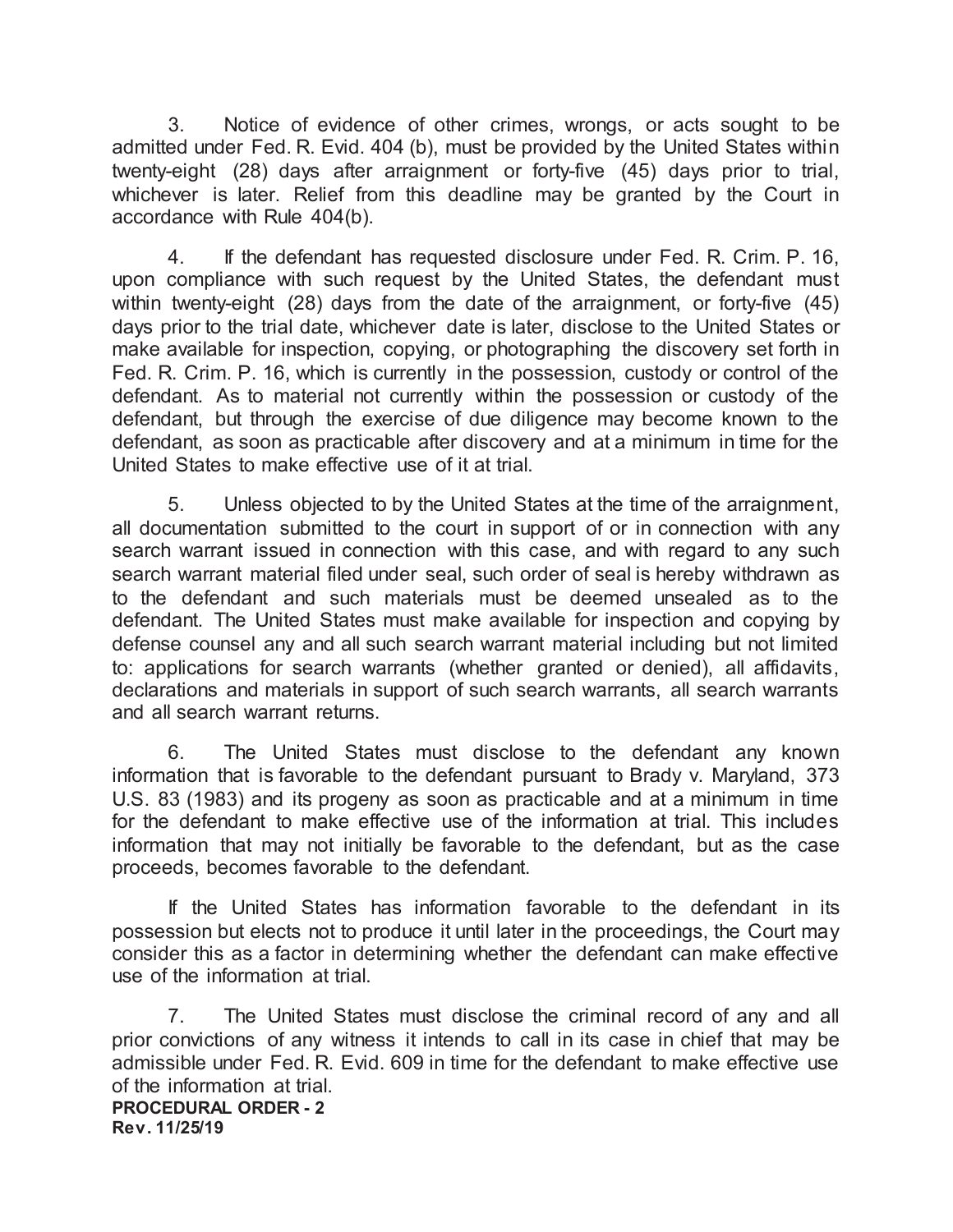8. The United States must disclose whether a defendant was identified in any lineup, show up, photo spread or similar identification proceeding and make available any pictures utilized or resulting therefrom and the names of all identifying witnesses in time for the defendant to make effective use of the information at trial.

9. The United States must disclose copies of all latent finger or palm prints or handwriting exemplars obtained during the investigation of the case in time for the defendant to make effective use of the information at trial.

10. The United States is hereby authorized, pursuant to Fed. R. Crim. P. 6(e), to disclose grand jury materials to the defense counsel, defense counsel support staff, and other employees or agents, expert witnesses, a witness who testified before the grand jury and whose grand jury transcript is being used for trial preparation, and the defendant. This limited disclosure allows only counsel for the United States, the defendant, defendant's counsel, those specified above assisting with the defense, and other individuals authorized pursuant to a Fed. R. Crim. P. 6(e)(3) Order, to have access to grand jury materials. Any disclosure to individuals or organizations other than those specifically identified is prohibited without a court order allowing such disclosure.

Defense counsel, as officers of the court, will act as custodians of any grand jury information disclosed under this Procedural Order and the obligation to preserve and protect the confidentiality of this information will continue even after conclusion of the criminal case. In the event the defense counsel does not desire to act as a custodian of this information and continuously maintain the confidentiality of the grand jury information, defense counsel will return the grand jury material to the United States following the conclusion of the case.

11. The United States investigators must be instructed by the United States to preserve all rough notes of interviews in those circumstances where legal authority imposes such an obligation. If the defendant would be entitled to examine the rough notes of a United States investigator under existing law, the Court encourages the United States to provide the notes to the defendant in a timely manner so defense counsel may have a sufficient opportunity to review the notes and at a minimum have time to make effective use of the material at trial, without the trial being unreasonably delayed. In the event the United States is uncertain as to whether certain rough notes must be turned over, the material will be promptly submitted to the Court for an in camera inspection.

**PROCEDURAL ORDER - 3 Rev. 11/25/19**  12. Defense investigators must be instructed to preserve all rough notes of interviews in those circumstances where legal authority imposes such an obligation. If the United States would be entitled to examine the rough notes of a defense investigator under existing law, the Court encourages defense counsel to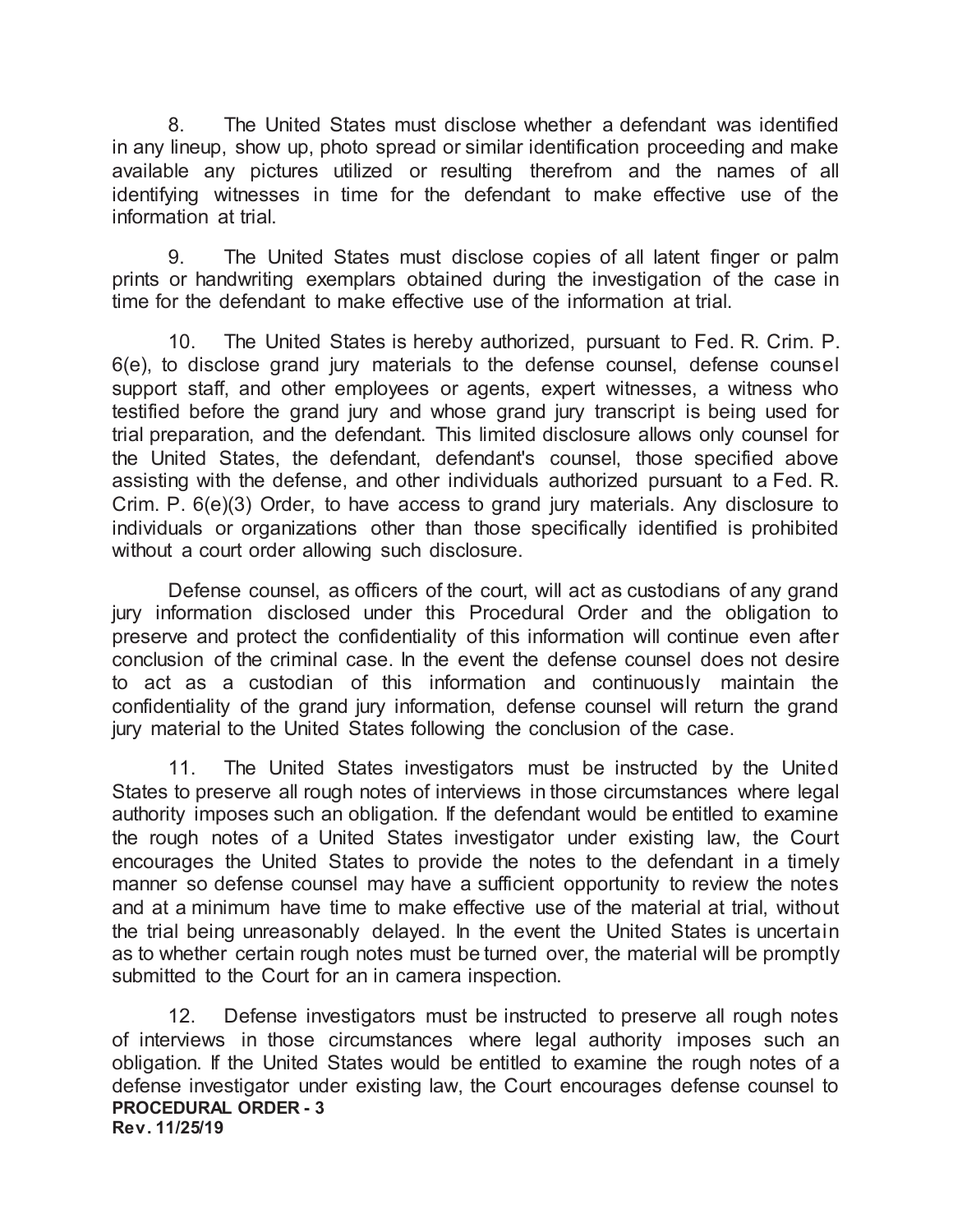provide the notes to the United States in a timely manner so the United States may have sufficient opportunity to review the notes and at a minimum have time to make effective use of the material at trial, without the trial being unreasonably delayed. In the event defense counsel is uncertain as to whether certain rough notes must be turned over, the material will be promptly submitted to the court for an in camera inspection.

13. Except for notice of an alibi defense, the defendant must provide notice of certain defenses as required under the Fed. R. Crim. P. to the United States thirty (30) days prior to the trial date.

#### **II.**

## **MOTIONS AND PRETRIAL SUBMISSIONS:**

1. All pre-trial motions including those pursuant to Fed. R. Crim. P. 12, but excepting motions in limine, must be filed on or before the twenty-eighth (28) day after the arraignment or forty-five (45) days preceding the trial date, whichever is later.

2. All motions in limine must be filed on or before thirty (30) days preceding the trial date.

3. When timely filed Fed. R. Crim. P. 12 motions or motions in limine cause the trial date to be moved, no deadline is extended for additional motions to be filed without leave of the Court.

4. All responsive memoranda to pretrial and post-trial motions must be filed on or before the fourteenth (14th) day following the filing of any motion. Any reply memoranda to motions must be filed on or before the seventh (7th) day following the filing of the response memoranda.

5. Except for Fed. R. Crim. P 12(b)(3)(A)-(C) motions, a proposed order must be submitted to the judge's proposed orders email box when a motion is filed.

6. Supporting memoranda on all motions must not exceed twenty (20) pages by the filing party. Response memoranda must not exceed twenty (20) pages. Reply memoranda, if any, must not exceed ten (10) pages. Leave of the Court is required prior to filing any overlength briefs.

7. The moving party must inquire of the non-moving party whether the non-moving party has an objection to the motion. If the non-moving party has no opposition to the motion or application, such should be noted in the motion. If not noted in the motion and the non-moving party has no opposition to the motion or application, the non-moving party will promptly file a notice of non-objection. In the

**PROCEDURAL ORDER - 4 Rev. 11/25/19**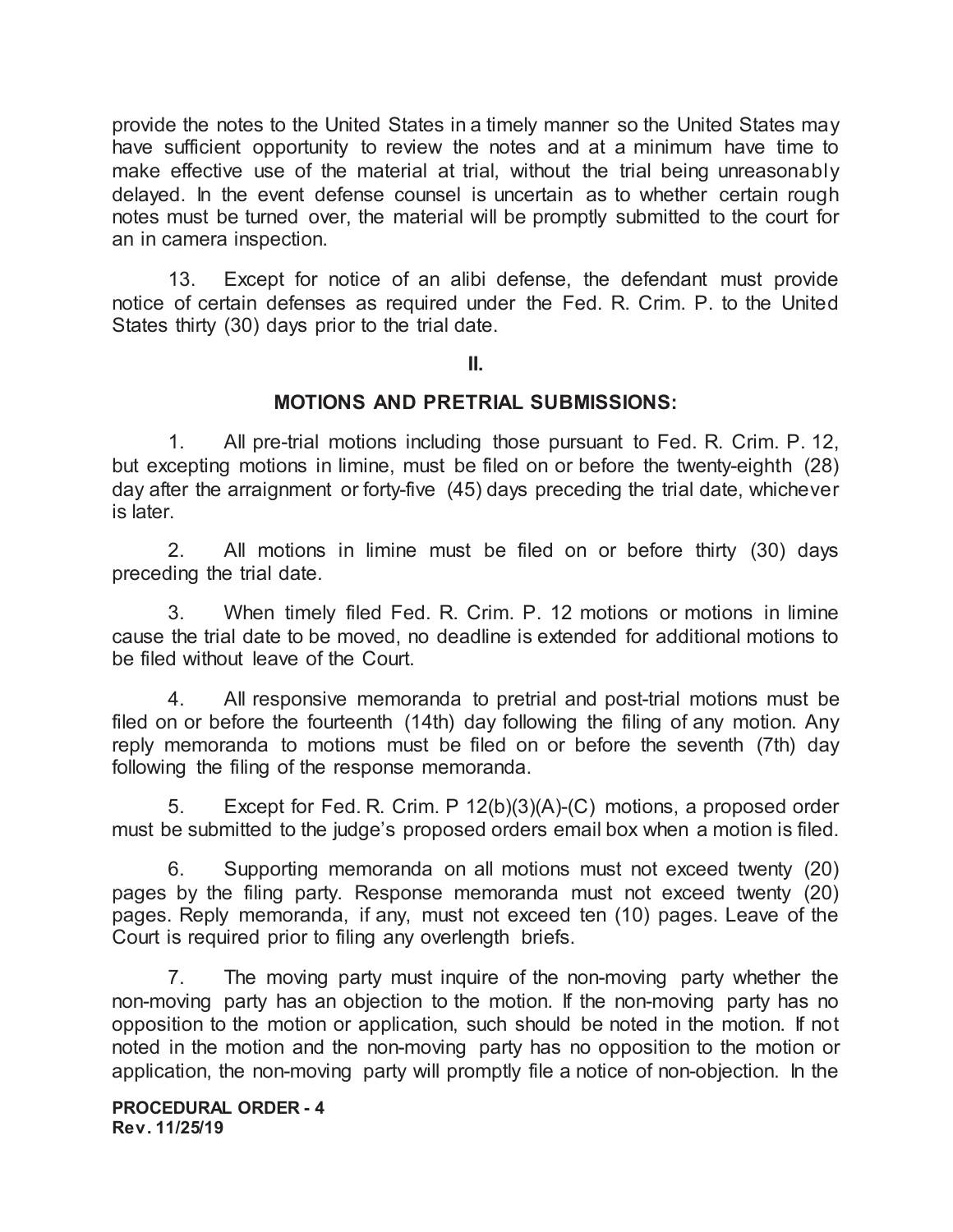event, the non-moving party fails to timely file a responsive memoranda or a notice of non-objection to a motion, such failure may be deemed by the Court to constitute consent to the granting or sustaining of such motion or application. Dist. Idaho Local Crim R. 1.1(f) and Dist. Idaho Local Civ. R. 7.1(e)(1).

8. Trial briefs or statements, proposed voir dire, proposed jury instructions, and proposed verdict forms must be filed on or before the seventh (7th) day preceding the trial date. The parties may list by number and title the unmodified opening and closing Ninth Circuit Model Jury Instructions they are proposing. As to modified or non-Ninth Circuit Model Instructions, the party must file the complete proposed instruction with authority and citations.

9. A "clean" set of all proposed jury instructions without cites or numbers as well as the proposed verdict forms must also be provided by the party proposing the same to the presiding judge on or before the seventh (7th) day preceding trial by emailing the clean instructions and verdict form to the judge's proposed order email box in Word or Wordperfect format.

10. Within fourteen (14) days of receiving written notice of expert testimony, the opposing party must notify the Court if any scientific methodology or other specialized knowledge is going to be objected to or challenged. The Court will make a determination if a hearing is necessary regarding the admissibility of the expert witness testimony.

11. In the exceptional case, a party or parties may seek modification of the time periods for motions and page limitations set forth herein.

12. After receiving notice under Fed. R. Evid. 902(11) and (12), a party has fourteen (14) days to make a specific objection to the authenticity of any record for which a certification exits under Fed. R. Evid. 902(11) and (12). Otherwise, the Court will deem the requirement of authenticity for the record at trial waived, unless failure to comply is excused by the Court.

13. Recognizing that the Court cannot require that the parties exchange witness lists prior to trial, the Court would strongly encourage voluntary disclosure by counsel as follows:

A. That on or before the seventh (7th) day preceding the trial date the United States may provide to the defendant a witness list and shall provide an exhibit list and description of exhibits together with a copy of exhibits which exhibit list shall indicate all exhibits that have been stipulated for admission by the parties.

**PROCEDURAL ORDER - 5 Rev. 11/25/19**  B. That within five (5) days from the date the United States complies with the foregoing paragraph the defendant may provide to the United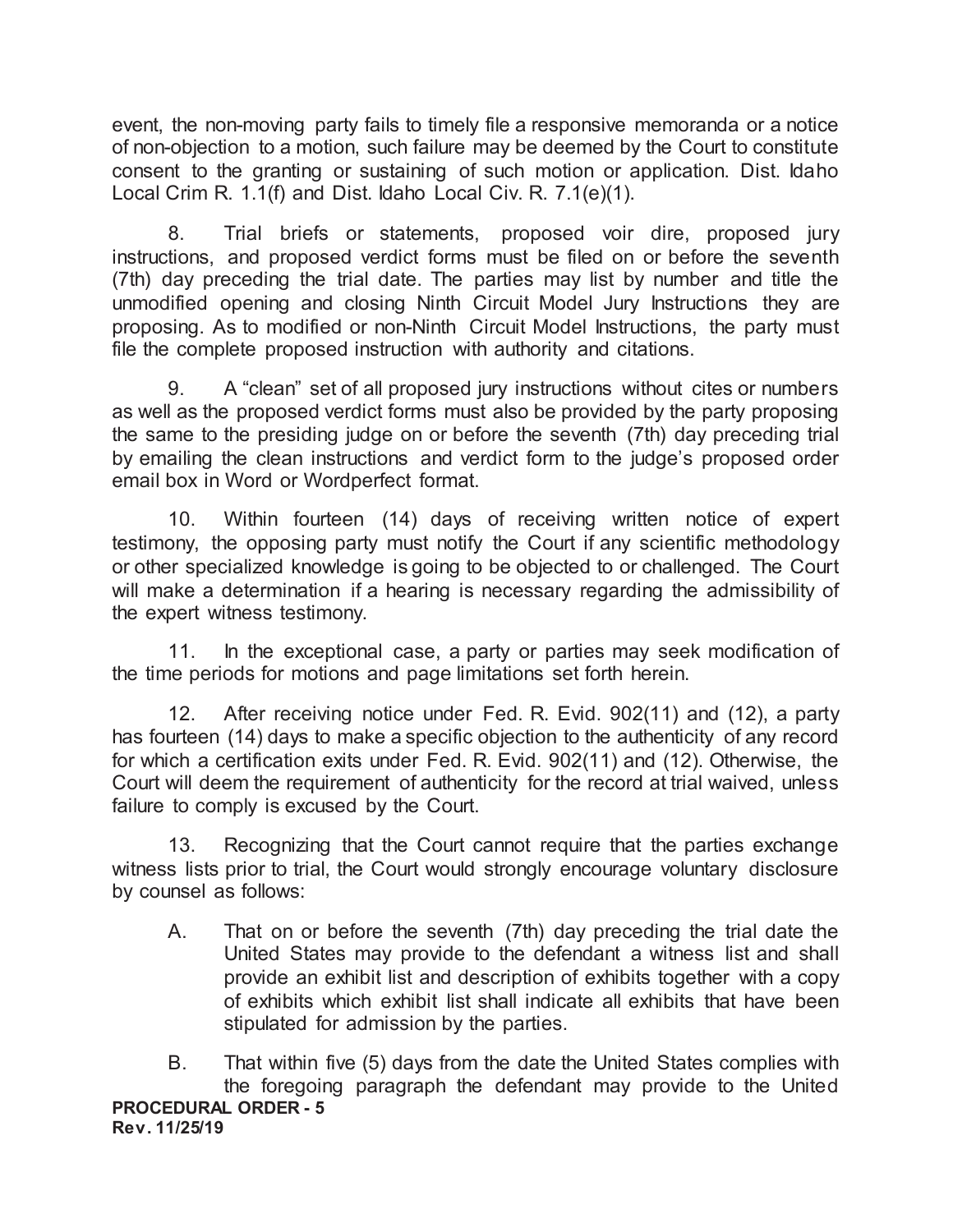States a witness list and shall provide an exhibit list and description of exhibits together with a copy of the exhibits which exhibit list shall indicate all exhibits that have been stipulated for admission by the parties.

14. Prior to preparation of exhibit lists to be exchanged, counsel shall contact the courtroom deputy clerk to determine the method for listing and numbering trial exhibits. Courtroom deputy contact information can be located at www.id.uscourts.gov. The Court will be provided a copy of the exhibit lists no later than five (5) days prior to the date of trial and witness lists the day of trial.

#### **III.**

## **PLEA NEGOTIATIONS AND PRETRIAL CONFERENCE**

1. In order to manage the Court's calendar and conduct a fair and expeditious trial in those cases that will not be resolved by entry of a plea of guilty to the charge(s) by the defendant, a District Judge may order that a trial readiness conference be held approximately fourteen (14) days before the scheduled trial date. If such a conference is ordered, the defendant will not attend the trial readiness conference unless otherwise ordered by the Court. No admissions or stipulations of fact made at the pretrial conference will be used against the defendant unless reduced to writing and signed by the defendant and defense counsel.

2. The parties will make every reasonable effort to complete all plea negotiations before the scheduled trial readiness conference. In particular, the United States is encouraged to provide in plea negotiations a requirement that any offer of a negotiated plea made by the United States to the defendant must be accepted by the defendant prior to the trial readiness conference, but in no event less than fourteen (14) days prior to the scheduled commencement of trial. The Court recognizes that in some limited and unusual cases the parties may not complete plea negotiations prior to the scheduled conference, but this would clearly be the exception and both counsel shall promptly notify the Court if they are a experiencing difficulties in plea negotiations and provide, if requested, sworn affidavits from counsel why they are not in compliance with this Order.

### **IV.**

### **SENTENCING**

In the event a criminal case results in a guilty plea or finding of guilt, a sentencing hearing will be set a minimum of seventy-seven (77) days later.

**PROCEDURAL ORDER - 6 Rev. 11/25/19**